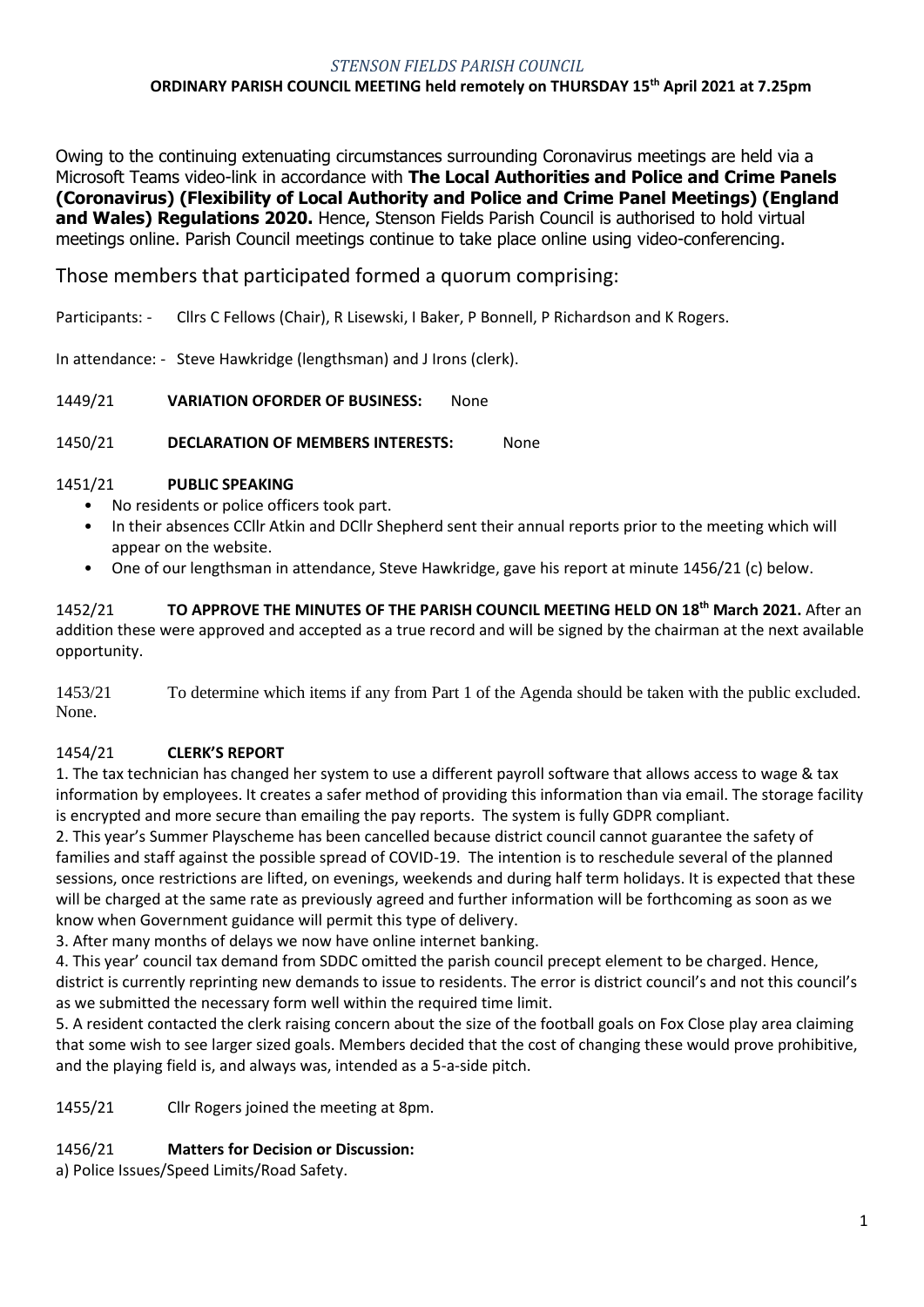The large pothole on the Grampian Way/ Stenson Road roundabout has been infilled albeit patchily; members thought this is not a substantial repair. Clerk to inform CCllr Atkin. Cllr Richardson rued that the hedge opposite Merevale Way at the junction of Pilgrims Way and near the balancing pond that impedes vision for drivers has not been trimmed; clerk to remind Highways.

Cllr Lisewski claimed that he had seen an increase of police presence resulting in more speeding drivers being caught.

b) Saxon Gate at Newton Village Development, Stenson Road. Cllr Lisewski met recently with SDDC's tree officer and DCllr Shepherd who are now making efforts to apply Tree Preservation Orders to oak trees here. Cllr Richardson noted that the water level at the balancing pond remains low. Cllr Lisewski is dismayed that we have still not been advised whether district council has addressed certain issues in fire risk assessment of the community centre. Clerk to ask district council again.

The manhole cover/grate that was missing has now been replaced.

c) Lengthsmen Scheme. Steve Hawkridge reported the following:

- Poisonous meatballs have been found near the balancing pond at Saxon Gate and as a result a cat died. Members were unsure whether this could be rat poison. Clerk to tell DCllr Shepherd who will probably inform the developer.
- Tree roots are protruding through the pavement at Quantock Close/ Wragley Way; and Beaufort Road/ Wragley Way; clerk to ask Highways to repair.
- After Steve enquired, district council's Clean Team cannot remove the excessive rubbish that has been tipped onto the embankment along the south of Stenson Road (east side from Wragley Way to the A50). He was told even a specialist contractor would be unwilling to tidy the mess. Clerk to write to SDDC's environmental officer requesting urgent action.
- The waste bin at Ledbury Chase needs a lid repair which the clerk asked for several months ago and so will remind district council. Also, a baby swing has a broken safety bar meaning a child could fall out; clerk to ask district council to repair. A see-saw screw had been removed but left on the ground; Steve replaced it. The chairman thanked Steve for his report.

d) Environmental issues (Biffa, trees, bulbs, bins etc).

Both the clerk and the school asked Biffa for a waste collection on Easter Monday. The lorry arrived but too early to gain access. The collections then took place on the following Friday and Monday.

e) Update on meeting with SDDC on installation of either fencing or play equipment Ledbury Chase. **Resolved:** not held so the clerk to pursue district council. Cllr Baker circulated a map showing options regarding which items of play equipment that may be secured by fencing; clerk to forward to SDDC.

f) to increase the clerk's and Lengthsman's salaries to reflect the upcoming increase in the National Minimum/ statutory wage. **Resolved:** agreed.

g) to sign the internally audited accounts for year 2020/21. Not completed because our usual auditor advised that she no longer undertakes audits. Clerk has now secured a new auditor and will deliver the books to him on 20<sup>th</sup> April. h) to decide a date on which to hold the APCM. Resolved: 5<sup>th</sup> May 2021.

## 1457/21 **PLANNING**

## **To consider planning applications**:

DMPA/2021/0366 - The erection of side and rear extensions at 26 Glenmore Drive, Stenson Fields. **Resolved:** clerk to submit the following comment: *this will encroach on two-thirds of the garden but permitted development rules decree that no more that 50% of the garden should be built upon. Also, we request that adequate vehicle parking space is maintained i.e., to accommodate a minimum of 2 vehicles.* 

DMPA/2021/0393 - The erection of extensions at 3 Pilgrims Way, Stenson Fields. **Resolved:** no objection.

DMPA/2021/0439 - erection of extensions at 17 Nevis Close, Stenson Fields. **Resolved:** clerk to submit the following comment: *we wish to make the following comment as per our submission regarding the previous application in April 2018 - 9/2018/0147 - THE ERECTION OF A TWO STOREY SIDE EXTENSION AND SINGLE STOREY FRONT AND REAR EXTENSIONS AT 17 NEVIS CLOSE STENSON FIELDS. . this council objects on the grounds that these extensions are of excessive size and not in keeping with other properties in the area. It seems unduly large compared to the house itself.*